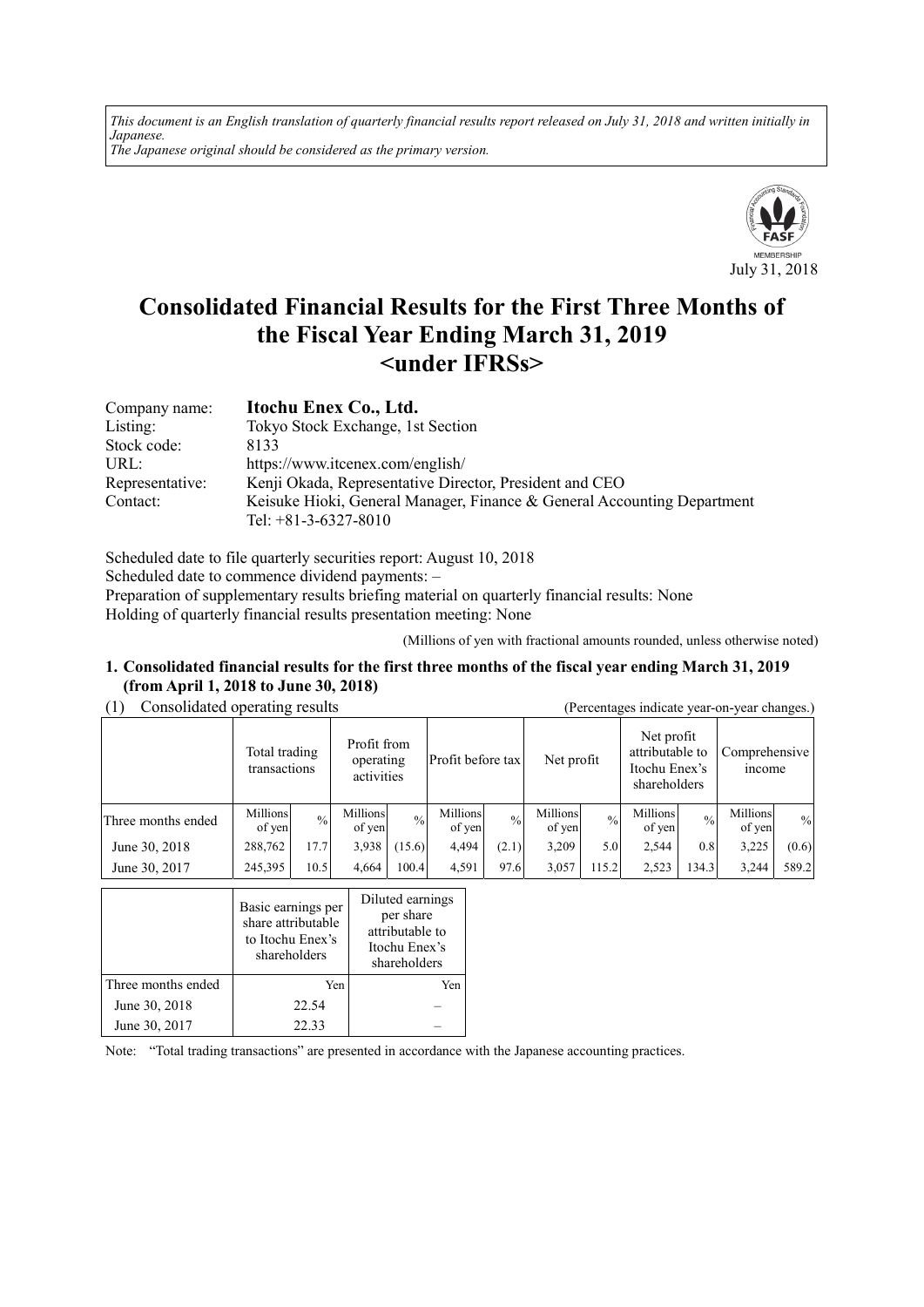# (2) Consolidated financial position

|                | Total assets    | Total equity    | Total shareholders'<br>equity | Ratio of shareholders'<br>equity to total assets |
|----------------|-----------------|-----------------|-------------------------------|--------------------------------------------------|
| As of          | Millions of yen | Millions of yen | Millions of yen               | $\%$                                             |
| June 30, 2018  | 364,197         | 137,123         | 115,956                       | 31.8                                             |
| March 31, 2018 | 382,621         | 137,066         | 116,104                       | 30.3                                             |

### **2. Cash dividends**

|                                                    |                   | Annual cash dividends per share |                          |                 |       |  |  |  |
|----------------------------------------------------|-------------------|---------------------------------|--------------------------|-----------------|-------|--|--|--|
|                                                    | First quarter-end | Second quarter-<br>end          | Third quarter-end        | Fiscal year-end | Total |  |  |  |
| Fiscal year ended                                  | Yen               | Yen                             | Yen                      | Yen             | Yen   |  |  |  |
| March 31, 2018                                     | -                 | 16.00                           | $\overline{\phantom{m}}$ | 24.00           | 40.00 |  |  |  |
| Fiscal year ending<br>March 31, 2019               | —                 |                                 |                          |                 |       |  |  |  |
| Fiscal year ending<br>March 31, 2019<br>(Forecast) |                   | 20.00                           |                          | 20.00           | 40.00 |  |  |  |

Note: Revisions to the forecasts of cash dividends most recently announced: None

### **3. Consolidated earnings forecasts for the fiscal year ending March 31, 2019 (from April 1, 2018 to March 31, 2019)**

| $\mu$ online in the sector to heal on the sector.<br>(Percentages indicate year-on-year changes.) |                               |     |                                     |     |                   |       |                                                                                             |               |                                             |
|---------------------------------------------------------------------------------------------------|-------------------------------|-----|-------------------------------------|-----|-------------------|-------|---------------------------------------------------------------------------------------------|---------------|---------------------------------------------|
|                                                                                                   | Total trading<br>transactions |     | Profit from operating<br>activities |     | Profit before tax |       | Net profit<br>attributable to Itochu attributable to<br>Enex's shareholders I Itochu Enex's |               | Basic earnings<br>per share<br>shareholders |
|                                                                                                   | Millions of yen               |     | % Millions of yen                   |     | % Millions of yen |       | % Millions of yen                                                                           | $\frac{0}{0}$ | Yen                                         |
| Six months ending<br>September 30, 2018                                                           |                               |     |                                     |     |                   |       |                                                                                             |               |                                             |
| Fiscal year ending<br>March 31, 2019                                                              | 1,250,000                     | 8.1 | 18,700                              | 9.0 | 18,500            | (3.5) | 11,300                                                                                      | 2.5           | 100.11                                      |

Note: Revisions to the consolidated earnings forecasts most recently announced: None

The Company's performance is evaluated on a fiscal year basis. Accordingly, consolidated earnings forecasts for the first six months of fiscal year are not prepared.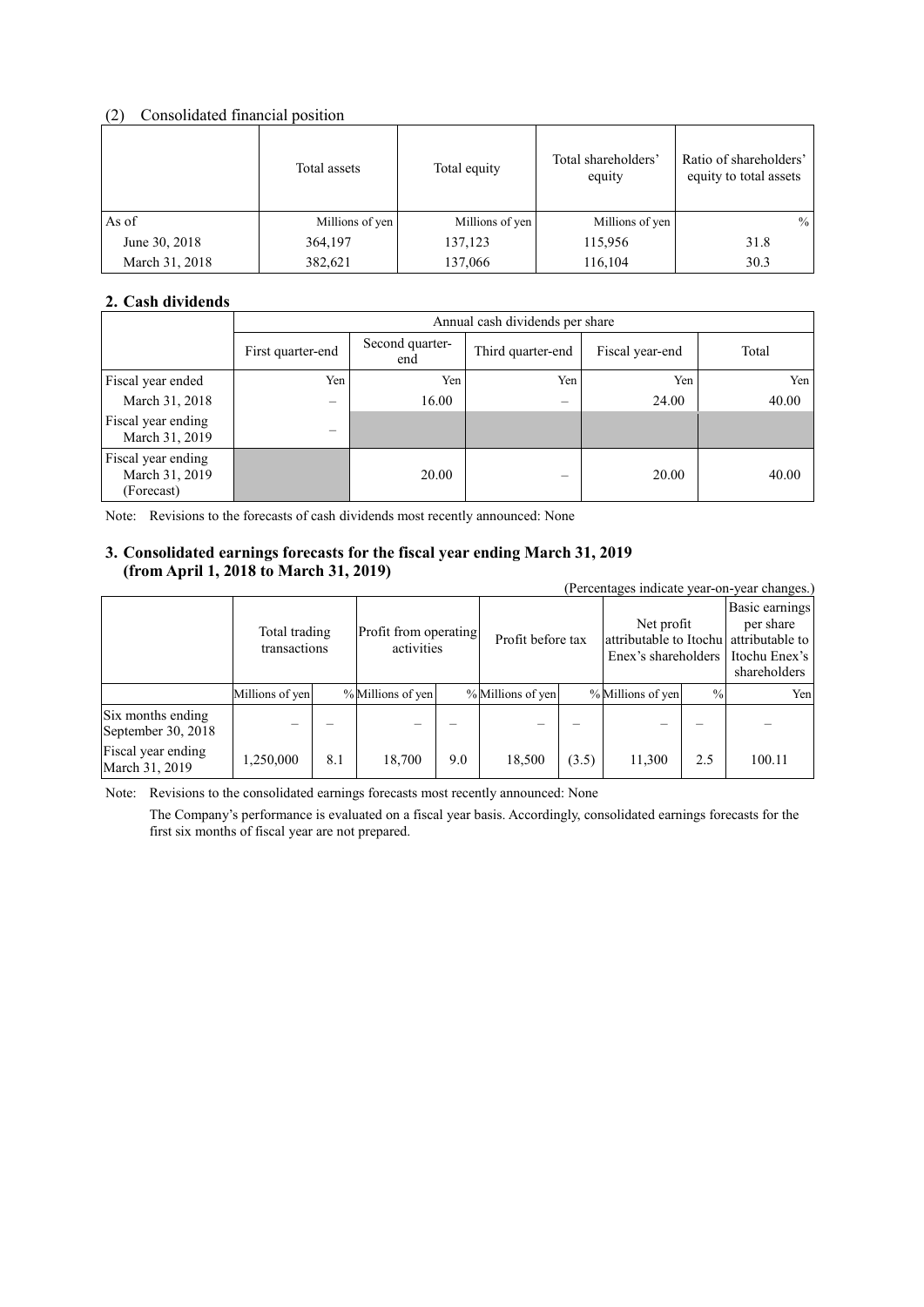#### **\* Notes**

- (1) Changes in significant subsidiaries during the period (changes in specified subsidiaries resulting in the change in scope of consolidation): None
- (2) Changes in accounting policies and changes in accounting estimates
	- a. Changes in accounting policies required by IFRSs: Yes
	- b. Changes in accounting policies other than the above: None
	- c. Changes in accounting estimates: None
	- (Note) For details, please refer to "2. Condensed Quarterly Consolidated Financial Statements and Significant Notes Thereto, (6) Changes in accounting policies" on page 13 of the attached materials.
- (3) Number of issued shares (common stock)
	- a. Total number of issued shares at end of period (including treasury stock)

| As of June 30, 2018  | 116,881,106 shares |
|----------------------|--------------------|
| As of March 31, 2018 | 116,881,106 shares |

b. Number of treasury stock at end of period

| As of June 30, 2018  | 4,002,135 shares |
|----------------------|------------------|
| As of March 31, 2018 | 4,002,135 shares |

c. Average number of outstanding shares during period (cumulative from the beginning of the fiscal year)

| For the three months ended June 30, 2018 | 112,878,971 shares |
|------------------------------------------|--------------------|
| For the three months ended June 30, 2017 | 112,988,683 shares |
|                                          |                    |

- \* Quarterly financial results reports are exempt from quarterly review conducted by certified public accountants or an audit corporation.
- \* Proper use of earnings forecasts, and other special notes

(Caution regarding forward-looking statements and others)

The forecasts and other forward-looking statements in this report are based on information currently available to the Company and on certain assumptions deemed to be reasonable by the Company. Actual business and other results may significantly differ from these forecasts due to various factors.

Please refer to ―1. Qualitative Information Regarding Results for the First Three Months, (3) Explanation of Consolidated Earnings Forecasts and Other Forward-Looking Statements on page 5 of the attached materials for the suppositions that form the assumptions for earnings forecasts and cautions concerning the use thereof.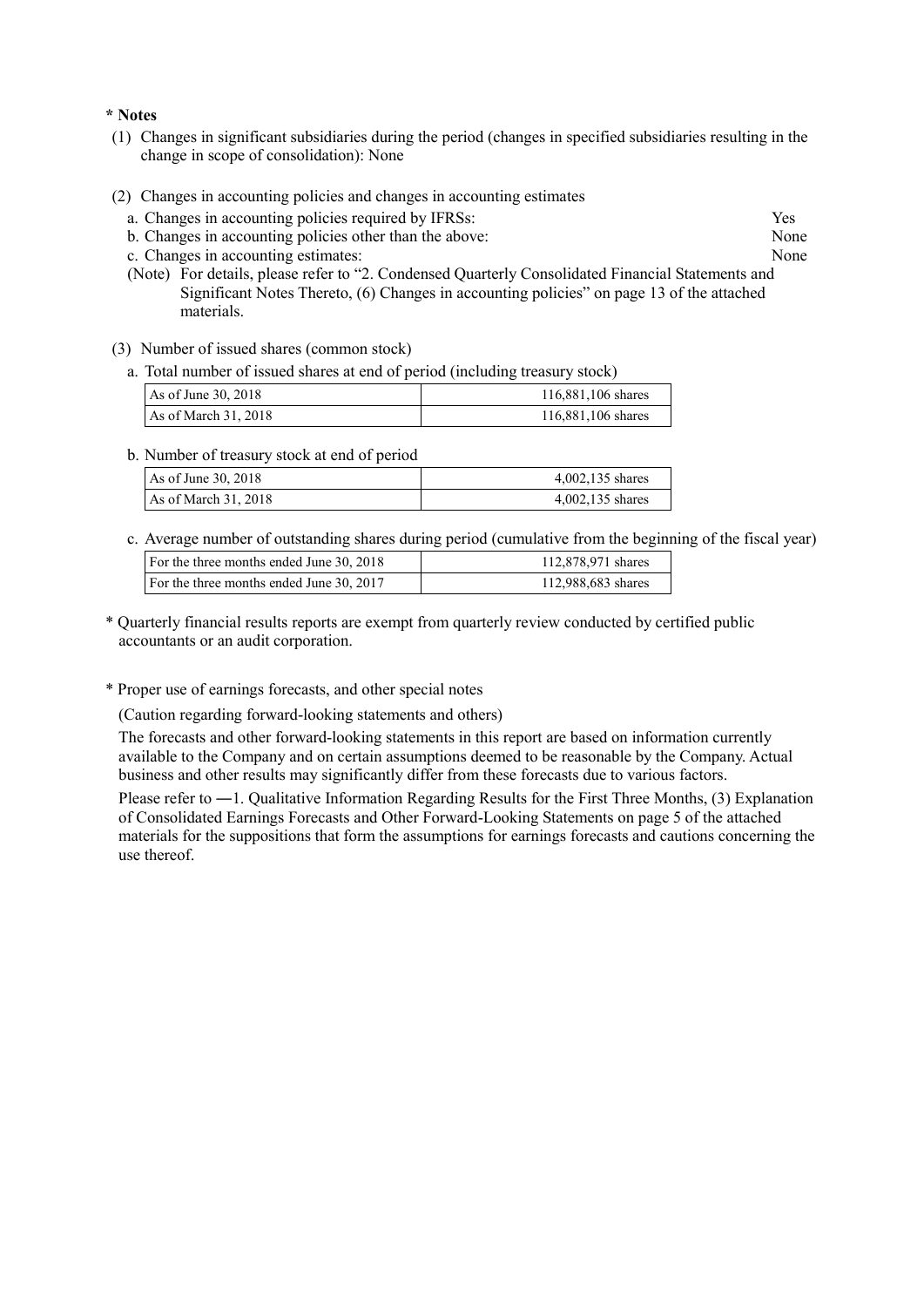**Contents of Attached Materials** 

| (3) Explanation of Consolidated Earnings Forecasts and Other Forward-Looking Statements 5 |  |
|-------------------------------------------------------------------------------------------|--|
| 2. Condensed Quarterly Consolidated Financial Statements and Significant Notes Thereto  6 |  |
|                                                                                           |  |
|                                                                                           |  |
|                                                                                           |  |
|                                                                                           |  |
| (5) Notes on Uncertainties of Entity's Ability to Continue as Going Concern               |  |
|                                                                                           |  |
|                                                                                           |  |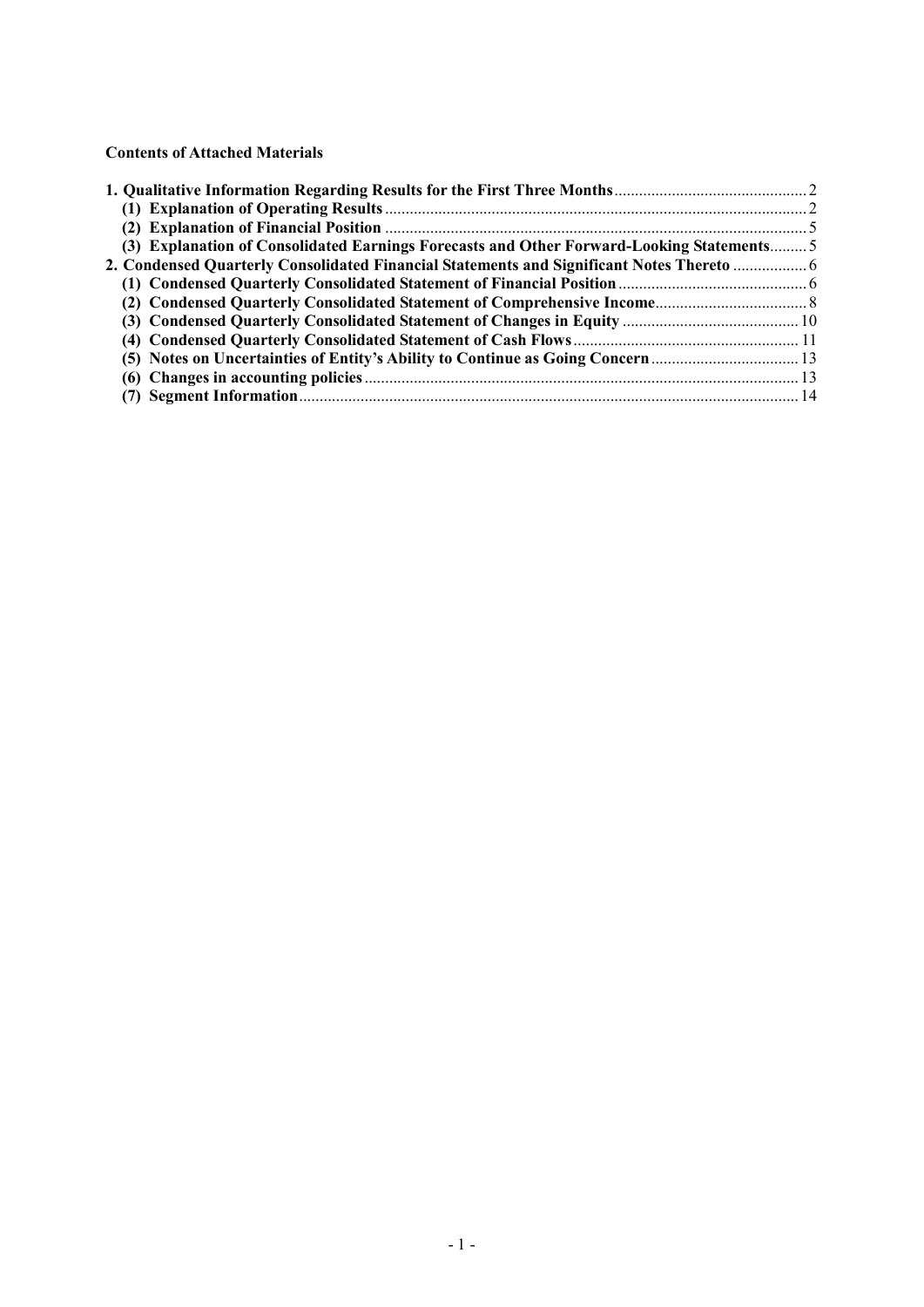# **1. Qualitative Information Regarding Results for the First Three Months**

# **(1) Explanation of Operating Results**

1) Results of operations

During the three months ended June 30, 2018, Japan's economy maintained a moderate recovery trend as seen in a pickup in consumer spending with continued improvement in the employment and income environments. On the other hand, the outlook for the economy remained uncertain due to factors such as geopolitical risks, and risks of a slowdown in the global economy stemming from economic trends in China and other emerging countries in Asia, etc., interest-rate increases in the US, and other factors.

In this environment, the Itochu Enex Group announced its two-year medium-term business plan "Moving 2018 Connecting to the future" in April 2017, and has been advancing its business based on the following basic policies:

 $\leq$  1> "Connecting to future growth" — Reforming the revenue base —

- (1) Optimizing resources
- (2) Improving profitability
- (3) Developing the customer base

 $\langle 2 \rangle$  "Connecting people and functions of the Group" — Reforming the organizational base —

- (1) Reinforcing organizational strength
- (2) Nurturing autonomous human resources

(3) Promoting ENEX EARLY BIRD, a Plan to Transform Our Approach to Work

As part of those initiatives, we reorganized the Group's business divisions and business groups in April 2018, to develop businesses that are utilizing region-specific networks of the Group and to accelerate the decision-making process in the electric power and mobility business in response to changes in energy shift.

In the Group's business divisions, the Life  $\&$  Industrial Energy Division was newly established by integrating the now former divisions Life Energy  $\&$  Logistics Division and Industrial Energy  $\&$ Logistics Division.

In the business groups, the Group has organized two business groups, namely the Energy  $\&$  Logistics Group, which consists of the Home-Life Division and Life & Industrial Energy Division, and the Power & Utility Group. In addition, the Group newly set up the Mobility Life Department.

As a result of these activities, the operating results for the three months ended June 30, 2018 are as follows.

Revenue was ¥226,301 million (up 31.2% year on year), due mainly to the impact on price resulting from the increase in prices of domestic petroleum products.

Profit from operating activities was ¥3,938 million (down 15.6% year on year), due mainly to the decrease in gross profit in the electricity sales field and the petroleum product trading field.

Net profit attributable to Itochu Enex's shareholders was ¥2,544 million (up 0.8% year on year), due mainly to an increase in earnings of associates accounted for by the equity method in the Home-Life Business and the Power & Utility Business.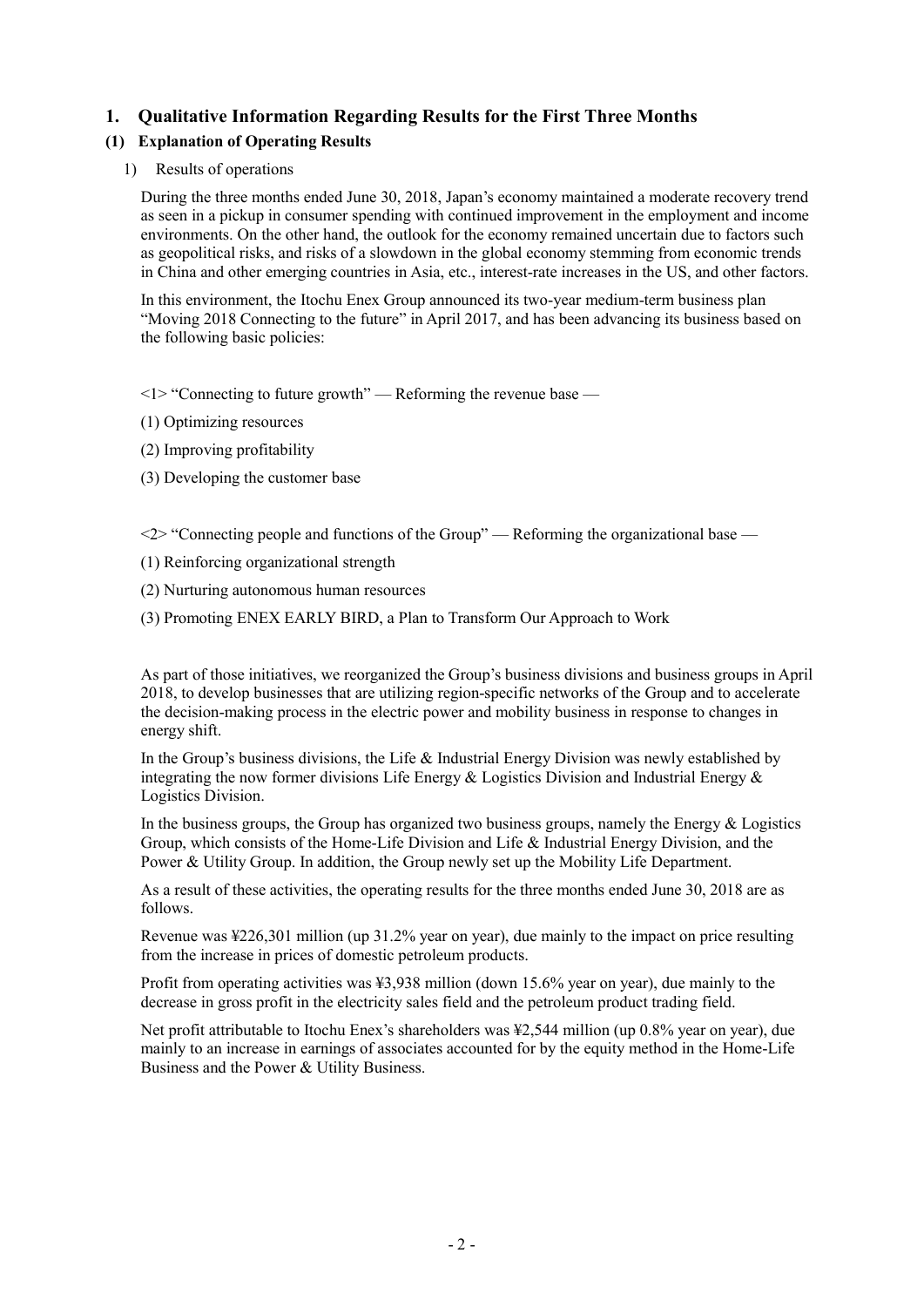#### 2) Results of operations by segment

#### **<Energy & Logistics Group>**

#### **Home-Life Division**

In the Home-Life Division during the three months ended June 30, 2018, the number of customers under direct LP gas supply contracts increased by around 3,000 to approximately 550,000.

Regarding sales of electricity for households, the division promoted the expansion of the customer base by focusing mainly on sales of combined LP gas and electricity supply packages. As a result, the number of supply contracts increased by around 10,000 for a total of approximately 64,000.

With regard to profitability, although profit from operating activities decreased from the corresponding period of the previous fiscal year, net profit attributable to Itochu Enex's shareholders increased year on year due to the transition of three subsidiaries in the Tokyo, Nagoya and Osaka areas to associates accounted for by the equity method in conjunction with the reorganization and integration with the Osaka Gas Group in October 2017.

In overseas businesses, we are continuing to use the know-how developed in Japan at our industrial gas sales business in Indonesia (PT. ITC ENEX INDONESIA) and at our LP gas sales business in the Philippines (Isla Petroleum  $\&$  Gas Corporation) and going forward, we will continue to expand these businesses.

As a result of these activities, revenue was ¥22,112 million (down 2.2% year on year), profit from operating activities was ¥775 million (up 1.8% year on year), and net profit attributable to Itochu Enex's shareholders was ¥545 million (up 42.9% year on year).

#### **Life & Industrial Energy Division**

In the Life & Industrial Energy Division during the three months ended June 30, 2018, while the industry reorganization was advanced as seen in bipolarization of wholesalers in the wake of a structural downturn in demand for oil, the Group refurbished its organizational structure by integrating the Life Energy & Logistics Division and the Industrial Energy & Logistics Division to form the Life & Industrial Energy Division in order to have commitment in lives in communities and local industries.

In the retail-related business, which engages with people in communities, we have promoted the application of IT and enhanced the convenience of customers by introducing our new POS system at the Group's Car-Life Stations (CS)<sup>\*1</sup> using a shared loyalty points system. In addition, ENEXAUTO CO., LTD., a subsidiary, has endeavored to improve the convenience of services for both users and member establishments by operating Carlife Stadium car rentals to expand the functions of car rental network and conduct web-based promotions and customer transfers from other companies. In the three months ended June 30, 2018, the number of dealerships that have introduced the system was 391. The total number of the Group's CS in the three months ended June 30, 2018 was 1,786 (net decrease of 26 from the end of the previous fiscal period) due largely to withdrawal of unprofitable CS.

In the business related to local industries, we have comprehensively proposed AdBlue $*^2$ , business user electricity supply business, and other diverse products and services in addition to existing businesses. Furthermore, in the marine fuel sales business, following the introduction of a lubricant oil supply ship in the Setouchi area in the fiscal year ended March 31, 2018, we also started operation of one supply ship in Tokyo Bay area as part of the advancement of supply chains through appropriate expansion and management of assets.

As for efforts for the environmental-related business, ENEX FLEET CO., LTD., a subsidiary, has participated in the project of the Ministry of the Environment for commercial driving tests of large LNG truck and worked on the setup and operation of LNG and CNG supply stations for users of large trucks. Moreover, a recovery vessel was newly put in place in Tokyo Bay in the slop and oil recycling business, which recycles and sells waste oil recovered from ships, and the fly ash business, which recycles and sells coal ash discharged from the Itochu Enex Group's thermal power plants, has also been building a track record steadily.

As a result of these activities, revenue was ¥159,106 million (up 44.7% year on year), profit from operating activities was ¥1,084 million (down 23.6% year on year), and net profit attributable to Itochu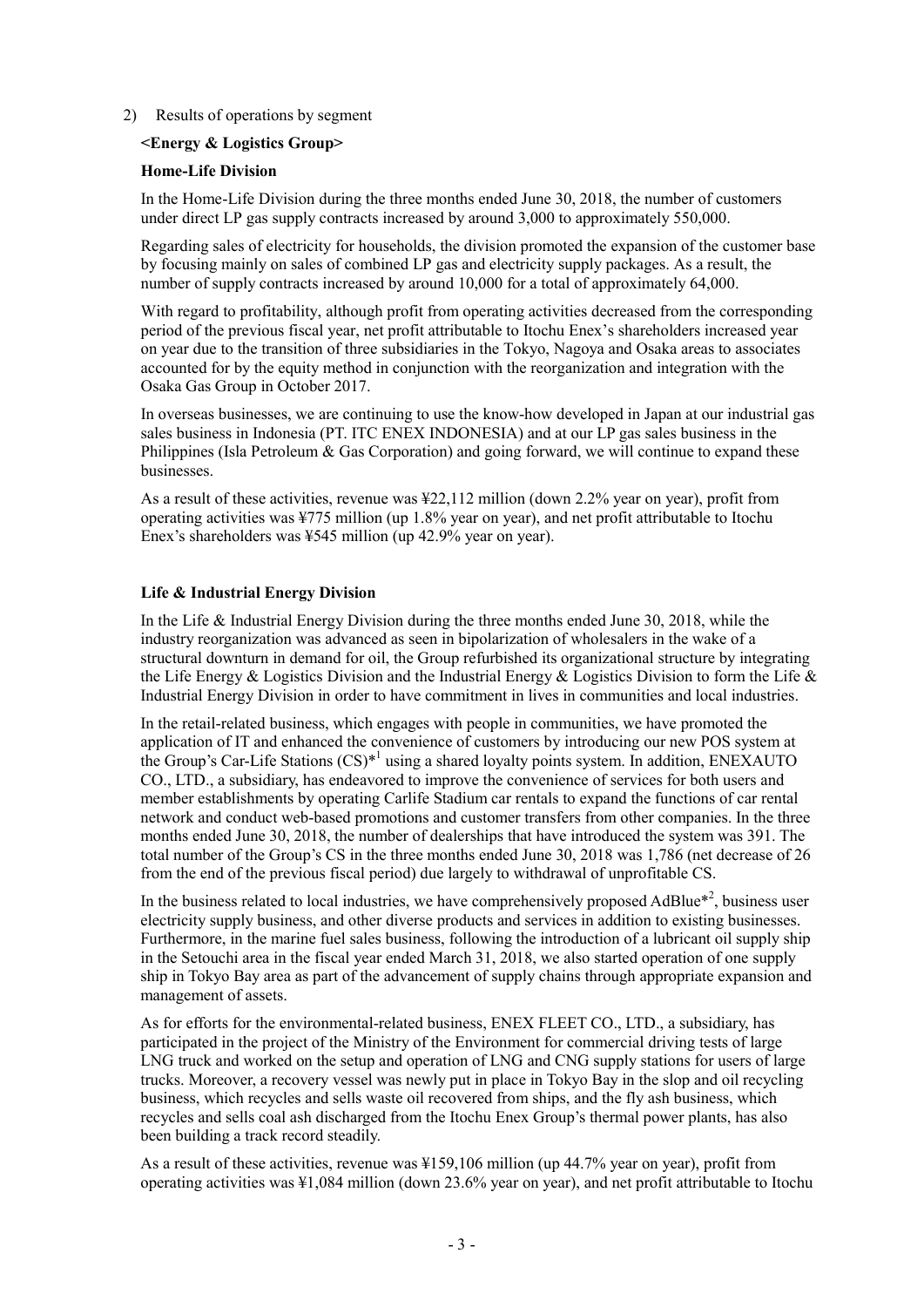Enex's shareholders was ¥772 million (down 21.2% year on year).

- \*1 Car-Life Stations: Car-Life Stations are service stations offering multiple services provided by the Company.
- \*2 AdBlue is a high-grade urea solution used in SCR systems, which detoxifies nitrogen compounds (NOx) contained in exhaust gases of diesel vehicles.

#### **<Power & Utility Group>**

#### **Power & Utility Division**

In the Power & Utility Division during the three months ended June 30, 2018, although the sales volume of retail electricity in the electricity sales field of the electric power business increased from the corresponding period of the previous fiscal year, reflecting growth in electricity sales for business users and households, profit decreased year on year due to volatility of the wholesale trading market. In this field, ENEX LIFE SERVICE CO., LTD., a subsidiary, will lead efforts to form alliances with companies that have strong customer bases in local areas and companies in other sectors, in order to further promote investigations of new value proposals for households and small companies.

In the power generation field, total power generation increased year on year, due to the start of operations at a new thermal power plant in October 2017. Profit also increased year on year. In this filed, we aim to ensure stable electricity supplies and reduce environmental impacts by enhancing our portfolio of power sources and investing in renewable energy power generation facilities.

In the heat supply business $*$ <sup>3</sup>, both demand for heat and profit increased year on year due to an increase in average temperatures during the fiscal period. In addition, the division will continue to develop a comprehensive energy services business including the heat supply business to satisfy the increasingly diverse needs of customers. Initiatives include the establishment of The Reliance Energy Okinawa, Incorporated in December 2017 as a joint venture of The Okinawa Electric Power Company, Incorporated, OSAKA GAS, and Tokyo Toshi Service CO., LTD. to start efforts for the energy services business<sup>\*4</sup> in the Okinawa area.

As a result of these activities, revenue was ¥17,807 million (up 26.7% year on year), profit from operating activities was ¥1,459 million (down 23.8% year on year), and net profit attributable to Itochu Enex's shareholders was ¥831 million (down 10.7% year on year).

- \*3 Heat supply business: The heat supply business supplies cold and hot water for air conditioning to multiple office buildings and other buildings from a heat source plant using pipes.
- \*4 Energy services business: The energy services business owns electric and heat source facilities, etc. and supplies cold and hot air-conditioning water, hot water for hot-water supply, steam and others on behalf of customers in the use of energy.

#### **<Mobility Life Department>**

In the Mobility Life Department during the three months ended June 30, 2018, the car dealer business and the biodiesel production business in the US were brisk.

In the Car Dealer Business during the three months ended June 30, 2018, OSAKA CAR LIFE GROUP CO., LTD., a subsidiary, enjoyed strong unit sales of new cars, particularly those equipped with advanced technologies such as Note and Serena of Nissan Motor Co., Ltd. Furthermore, in "Nissan Osaka Sales e-Denki," of which sales were started in 2017, combined sales with Leaf and MAINTE-PRO PACK<sup>\*5</sup> were healthy, leading to strengthening of the customer base.

In the biodiesel production business in the US, the local plant improved operations of the pretreatment process for raw materials, resulting in an improvement in the operating rate and a record-high production volume. Consequently, profit also improved.

As a result of these activities, revenue was ¥27,276 million (up 5.6% year on year), profit from operating activities was ¥326 million (up 13.1% year on year), and net profit attributable to Itochu Enex's shareholders was ¥147 million (up 226.4% year on year).

\*5 MAINTE-PRO PACK: MAINTE-PRO PACK is a product packaging different combinations of oil service, periodic checkup, safety inspection and other services for a maximum of five years.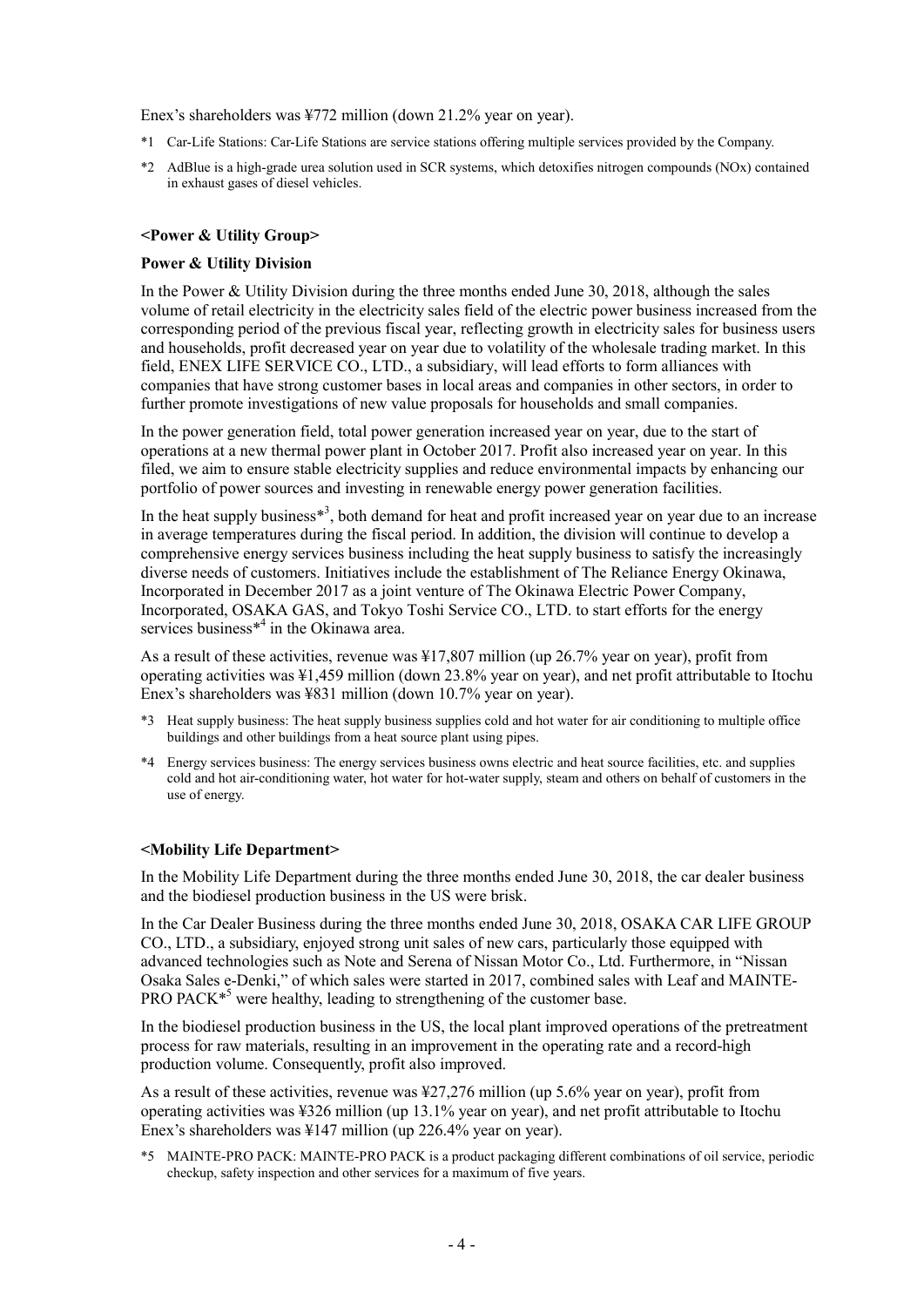#### **(2) Explanation of Financial Position**

#### **Assets, liabilities and equity**

Total assets amounted to ¥364,197 million as of June 30, 2018, a decrease of ¥18,424 million from March 31, 2018. This decrease mainly reflected a decrease in trade receivables of ¥10,576 million due to seasonal factors. Total liabilities amounted to ¥227,074 million, a decrease of ¥18,481 million from March 31, 2018, mainly due to a decrease of trade payables of ¥11,351 million by seasonal factors. Total equity totaled ¥137,123 million, an increase of ¥57 million from March 31, 2018, due to factors including an increase of ¥2,544 million from net profit attributable to Itochu Enex's shareholders and a decrease of ¥3,171 million by payment of cash dividends, and the like.

#### **Cash flows**

Cash and cash equivalents (net cash) totaled ¥21,084 million as of June 30, 2018, down ¥1,489 million from March 31, 2018.

#### *Cash flows from operating activities*

Operating activities provided net cash of ¥3,147 million. Major items included profit before tax of ¥4,494 million, depreciation and amortization of ¥2,484 million, a decrease of trade payables of ¥11,351 million and income taxes paid of ¥3,629 million. Net cash provided increased ¥5,018 million year on year.

#### *Cash flows from investing activities*

Investing activities provided net cash of ¥1,554 million. Major items included payments for purchase of property, plant and equipment and investment property, etc. of ¥3,103 million, mainly in Power & Utility Division, and a decrease in deposits paid of ¥5,000 million. Net cash provided increased ¥5,021 million year on year.

#### *Cash flows from financing activities*

Financing activities used net cash of ¥6,188 million. Major items included expenditures due to a decrease in interest-bearing debt of ¥3,017 million and expenses as payment of cash dividends of ¥3,171 million. Net cash used increased ¥4,244 million year on year.

#### **(3) Explanation of Consolidated Earnings Forecasts and Other Forward-Looking Statements**

Although operating performance could be affected by various factors, including crude oil prices, market conditions, changes in the weather, and the Japanese government's energy policy, we have not revised our full-year consolidated earnings forecasts announced on April 27, 2018.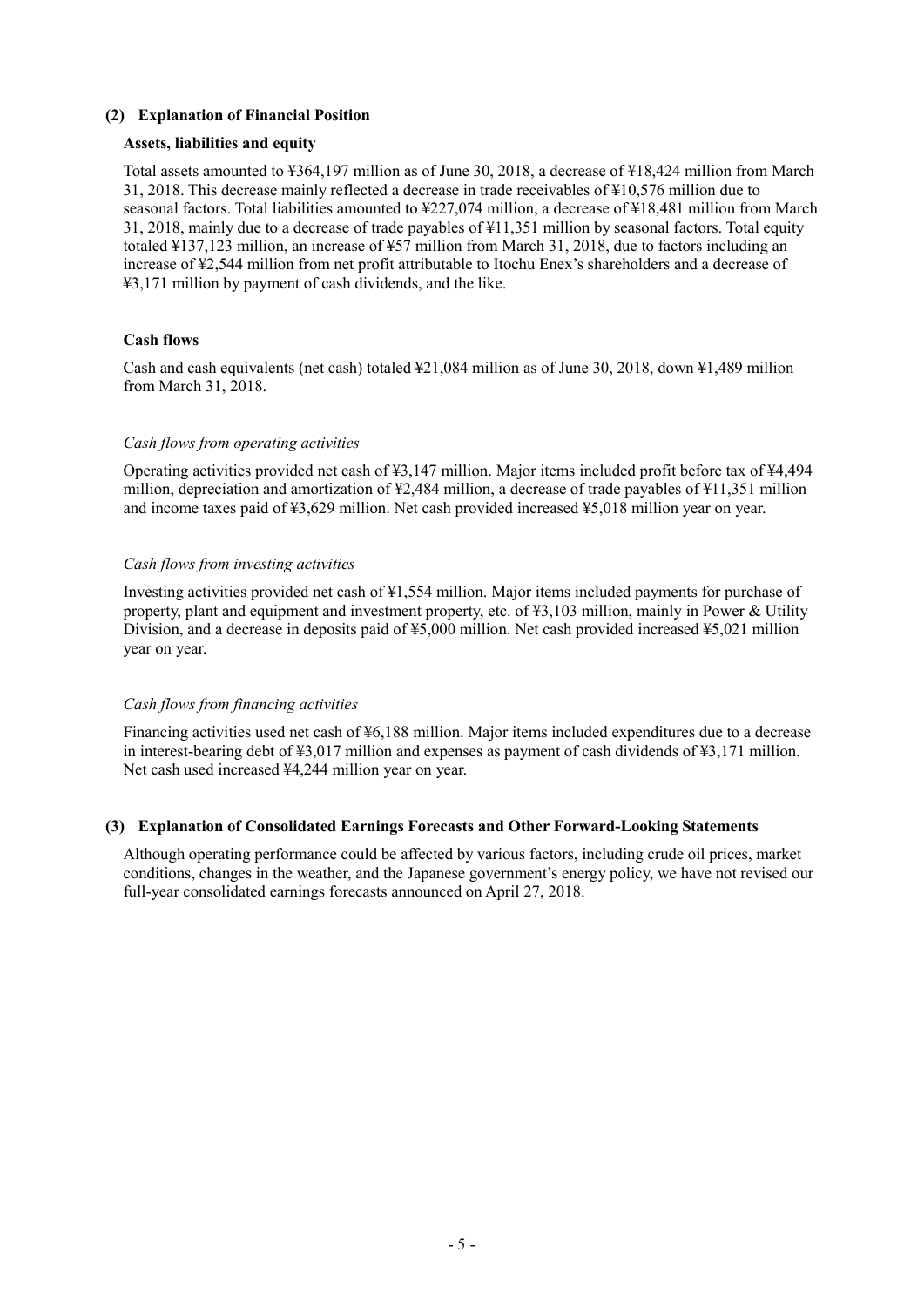# **2. Condensed Quarterly Consolidated Financial Statements and Significant Notes Thereto**

|                                                     |                         | (Millions of yen)      |
|-----------------------------------------------------|-------------------------|------------------------|
|                                                     | As of<br>March 31, 2018 | As of<br>June 30, 2018 |
| <b>ASSETS</b>                                       |                         |                        |
| Current assets                                      |                         |                        |
| Cash and cash equivalents                           | 22,573                  | 21,084                 |
| Trade receivables                                   | 119,541                 | 108,965                |
| Other current financial assets                      | 38,860                  | 36,617                 |
| Inventories                                         | 28,380                  | 25,249                 |
| Trade advances paid                                 | 1,690                   | 226                    |
| Other current assets                                | 1,725                   | 2,246                  |
| Total current assets                                | 212,769                 | 194,387                |
| Non-current assets                                  |                         |                        |
| Investments accounted for by the equity method      | 26,145                  | 26,778                 |
| Other investments                                   | 3,406                   | 3,550                  |
| Non-current financial assets other than investments | 11,400                  | 11,519                 |
| Property, plant and equipment                       | 85,326                  | 85,126                 |
| Investment property                                 | 10,166                  | 9,951                  |
| Goodwill                                            | 692                     | 692                    |
| Intangible assets                                   | 20,798                  | 20,680                 |
| Deferred tax assets                                 | 10,502                  | 10,019                 |
| Other non-current assets                            | 1,417                   | 1,495                  |
| Total non-current assets                            | 169,852                 | 169,810                |
| Total assets                                        | 382,621                 | 364,197                |

# **(1) Condensed Quarterly Consolidated Statement of Financial Position**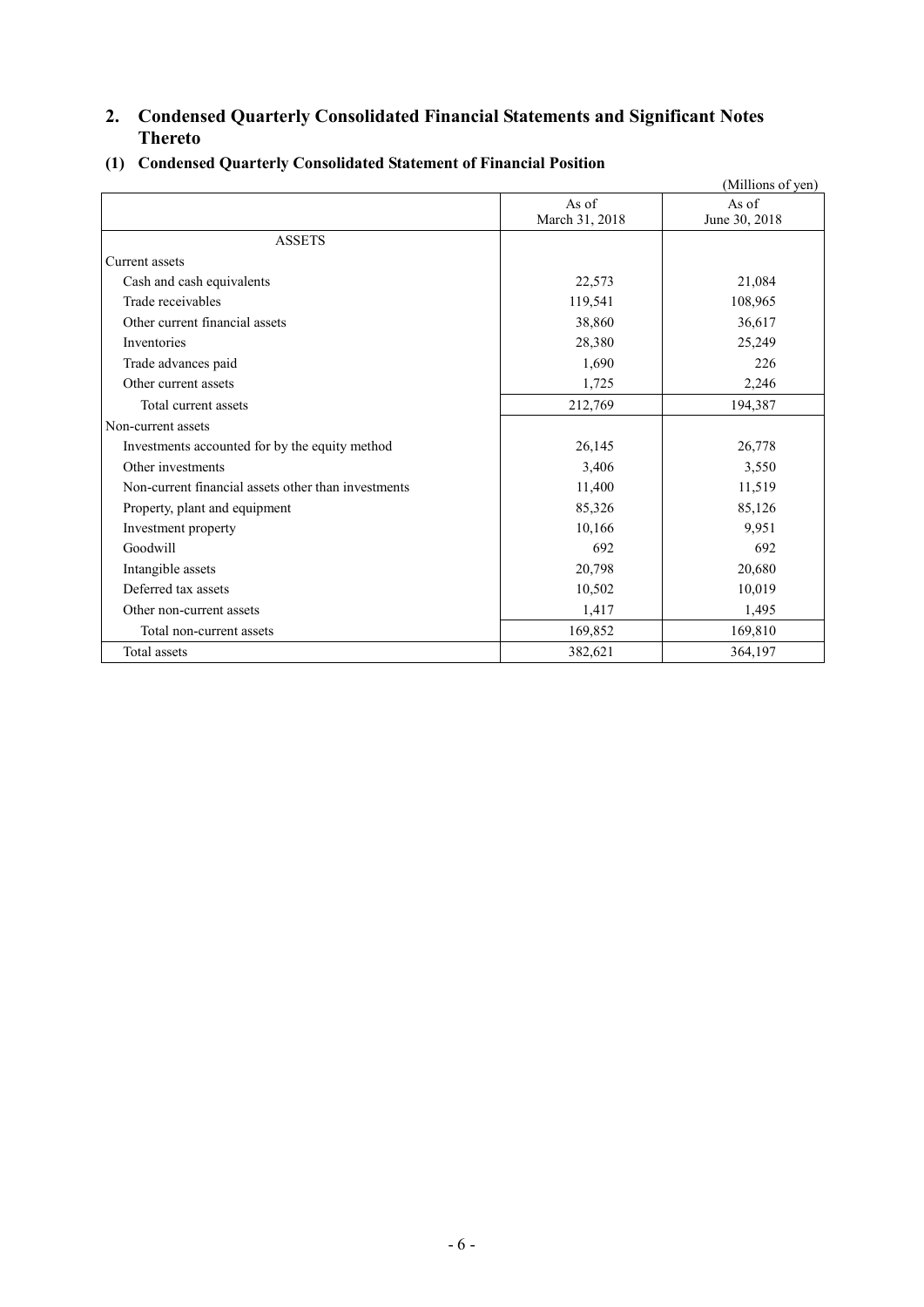|                                               |                | (Millions of yen) |
|-----------------------------------------------|----------------|-------------------|
|                                               | As of          | As of             |
|                                               | March 31, 2018 | June 30, 2018     |
| <b>LIABILITIES AND EQUITY</b>                 |                |                   |
| <b>Current</b> liabilities                    |                |                   |
| Short-term bonds and borrowings               | 12,432         | 15,184            |
| Trade payables                                | 127,445        | 116,094           |
| Other current financial liabilities           | 8,539          | 11,398            |
| Income taxes payable                          | 3,650          | 1,230             |
| Advances from customers                       | 10,583         | 8,872             |
| Other current liabilities                     | 12,280         | 9,437             |
| Total current liabilities                     | 174,929        | 162,215           |
| Non-current liabilities                       |                |                   |
| Non-current bonds and borrowings              | 30,273         | 24,845            |
| Other non-current financial liabilities       | 23,335         | 23,002            |
| Non-current liabilities for employee benefits | 9,820          | 9,900             |
| Deferred tax liabilities                      | 2,185          | 2,294             |
| Provisions                                    | 4,757          | 4,666             |
| Other non-current liabilities                 | 256            | 152               |
| Total non-current liabilities                 | 70,626         | 64,859            |
| <b>Total liabilities</b>                      | 245,555        | 227,074           |
| Equity                                        |                |                   |
| Common stock                                  | 19,878         | 19,878            |
| Capital surplus                               | 18,892         | 18,895            |
| Retained earnings                             | 80,352         | 80,184            |
| Other components of equity                    | (1, 145)       | (1,128)           |
| Treasury stock                                | (1, 873)       | (1, 873)          |
| Total shareholders' equity                    | 116,104        | 115,956           |
| Non-controlling interests                     | 20,962         | 21,167            |
| Total equity                                  | 137,066        | 137,123           |
| Total liabilities and equity                  | 382,621        | 364,197           |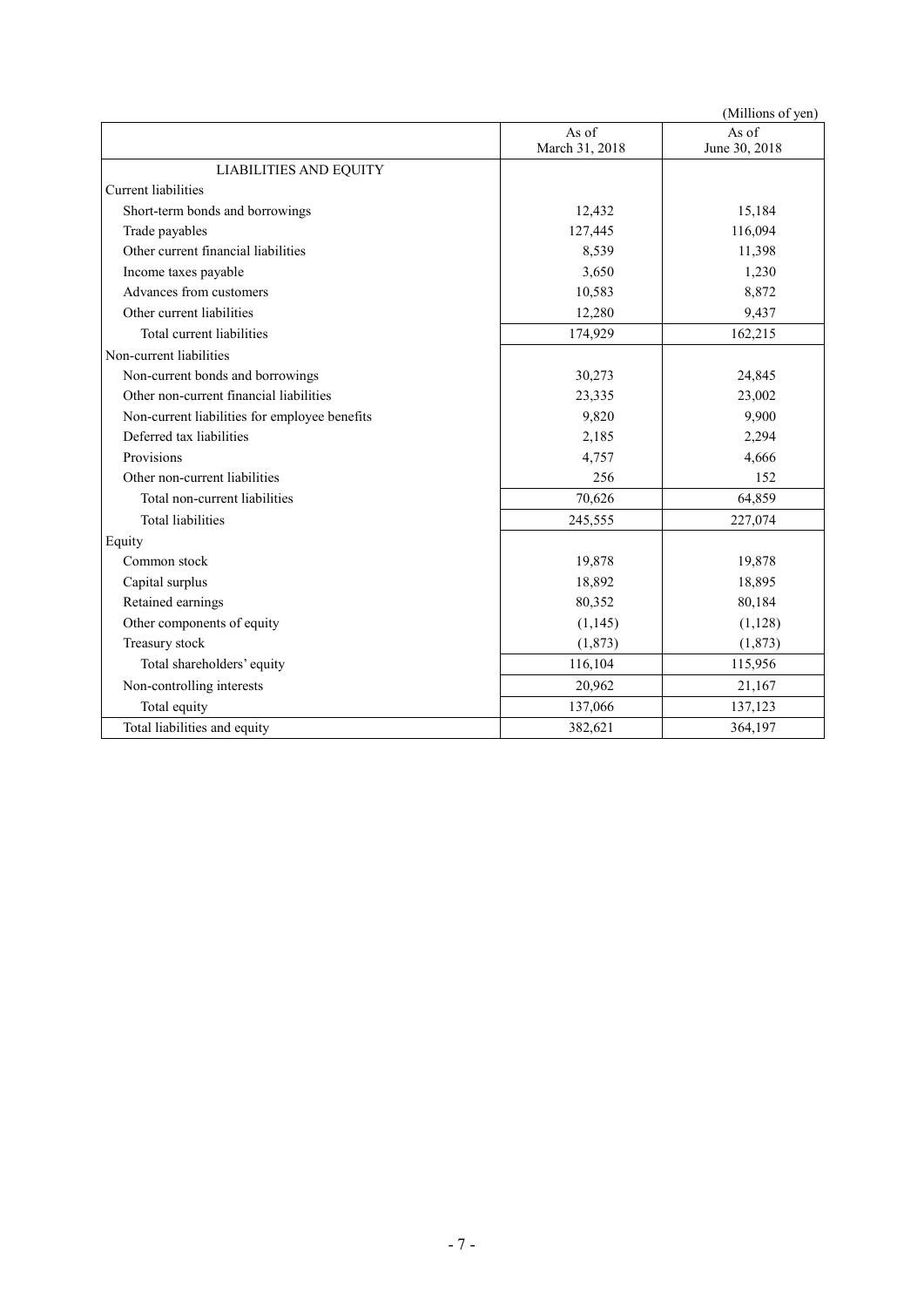# **(2) Condensed Quarterly Consolidated Statement of Comprehensive Income**

|                                                                             |                                     | (Millions of yen)                   |
|-----------------------------------------------------------------------------|-------------------------------------|-------------------------------------|
|                                                                             | Three months ended<br>June 30, 2017 | Three months ended<br>June 30, 2018 |
| Revenue                                                                     |                                     |                                     |
|                                                                             | 172,458                             | 226,301                             |
| Cost of sales                                                               | (150, 460)                          | (206, 203)                          |
| Gross profit                                                                | 21,998                              | 20,098                              |
| Other expense                                                               |                                     |                                     |
| Selling, general and administrative expenses                                | (17, 738)                           | (16, 238)                           |
| Loss from tangible assets, intangible assets and goodwill                   | (55)                                | (246)                               |
| Other $-$ net                                                               | 459                                 | 324                                 |
| Total other expense                                                         | (17, 334)                           | (16,160)                            |
| Profit from operating activities                                            | 4,664                               | 3,938                               |
| Financial income and costs                                                  |                                     |                                     |
| Interest income                                                             | 16                                  | 23                                  |
| Dividends received                                                          | 270                                 | 53                                  |
| Interest expense                                                            | (237)                               | (212)                               |
| Other financial income and costs – net                                      | (51)                                | 73                                  |
| Total financial income and costs                                            | (2)                                 | (63)                                |
| Share of profit (loss) of investments accounted for by the equity<br>method | (71)                                | 619                                 |
| Profit before tax                                                           | 4,591                               | 4,494                               |
| Income tax expense                                                          | (1, 534)                            | (1,285)                             |
| Net profit                                                                  | 3,057                               | 3,209                               |
| Net profit attributable to:                                                 |                                     |                                     |
| Net profit attributable to Itochu Enex's shareholders                       | 2,523                               | 2,544                               |
| Net profit attributable to non-controlling interests                        | 534                                 | 665                                 |
| Total                                                                       | 3,057                               | 3,209                               |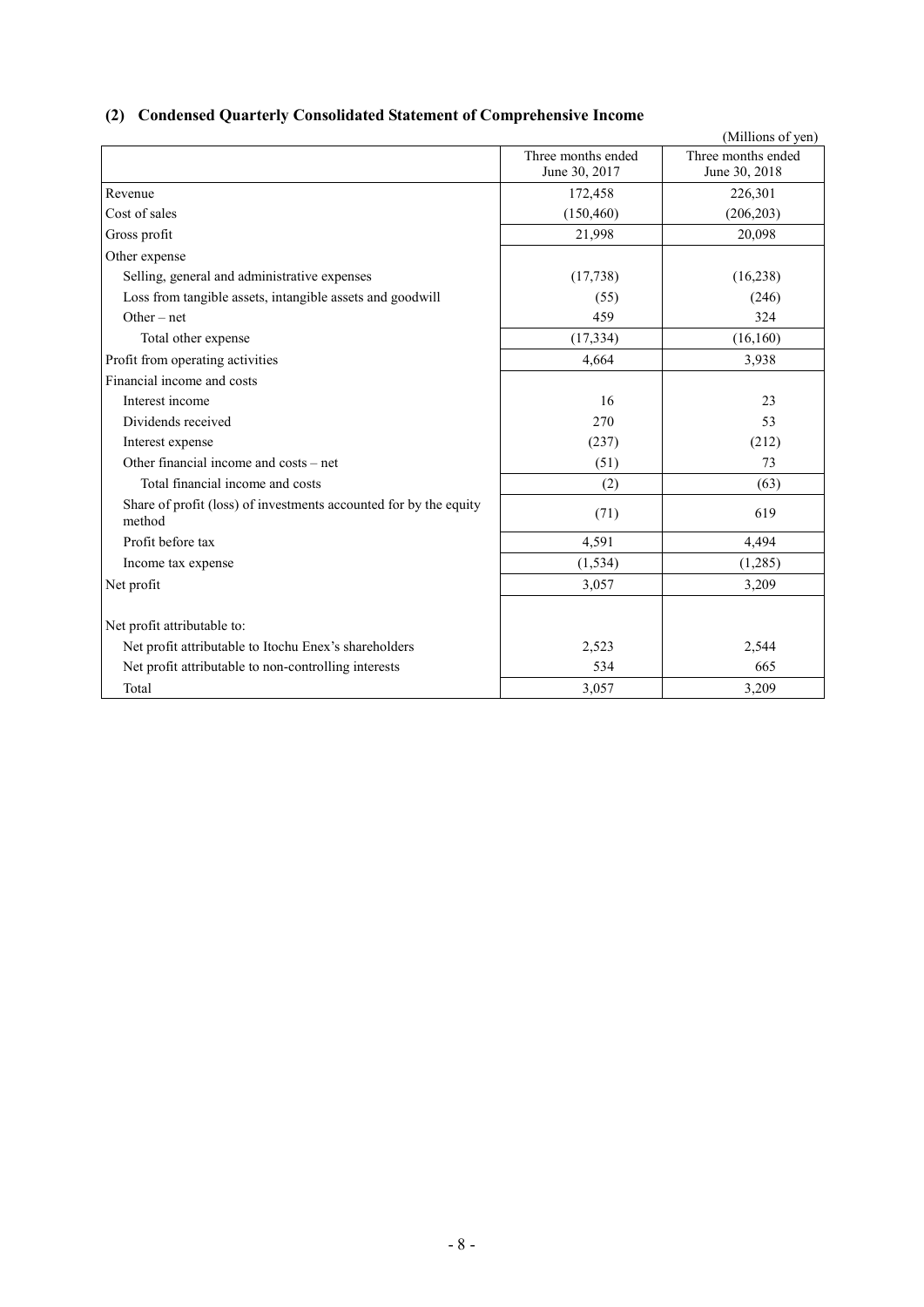|                                                                                 |                                     | (Millions of yen)                   |
|---------------------------------------------------------------------------------|-------------------------------------|-------------------------------------|
|                                                                                 | Three months ended<br>June 30, 2017 | Three months ended<br>June 30, 2018 |
| Other comprehensive income, net of tax effect                                   |                                     |                                     |
| Items that will not be reclassified to profit or loss                           |                                     |                                     |
| <b>FVTOCI</b> financial assets                                                  | 361                                 | 59                                  |
| Other comprehensive income of investments accounted for by the<br>equity method |                                     | (24)                                |
| Items that may be reclassified to profit or loss                                |                                     |                                     |
| Exchange differences on translating foreign operations                          | (15)                                | (22)                                |
| Cash flow hedges                                                                | (2)                                 | 5                                   |
| Other comprehensive income of investments accounted for by the<br>equity method | (158)                               | (2)                                 |
| Total other comprehensive income, net of tax effect                             | 187                                 | 16                                  |
| Comprehensive income                                                            | 3,244                               | 3,225                               |
| Comprehensive income attributable to:                                           |                                     |                                     |
| Comprehensive income attributable to Itochu Enex's shareholders                 | 2,710                               | 2,560                               |
| Comprehensive income attributable to non-controlling interests                  | 534                                 | 665                                 |
| Total                                                                           | 3,244                               | 3,225                               |
|                                                                                 |                                     | (Yen)                               |
| Earnings per share attributable to Itochu Enex's shareholders                   |                                     |                                     |

| Earnings per share attributable to Itochu Enex's shareholders |                          |       |
|---------------------------------------------------------------|--------------------------|-------|
| Basic                                                         | วว วว                    | 22.54 |
| Diluted                                                       | $\overline{\phantom{a}}$ |       |
|                                                               |                          |       |

|                                       |                             | -----<br>ven<br>M1I<br>'lıons             |
|---------------------------------------|-----------------------------|-------------------------------------------|
| Total<br>trading<br>transactions<br>. | 305<br>$\sqrt{ }$<br>$\sim$ | $\overline{a}$<br>288,<br>10 <sub>4</sub> |

(Note) Total trading transactions are presented in accordance with the Japanese accounting practices. This item is voluntarily disclosed by the Company for investors' convenience and is not required to be disclosed under International Financial Reporting Standards ("IFRSs").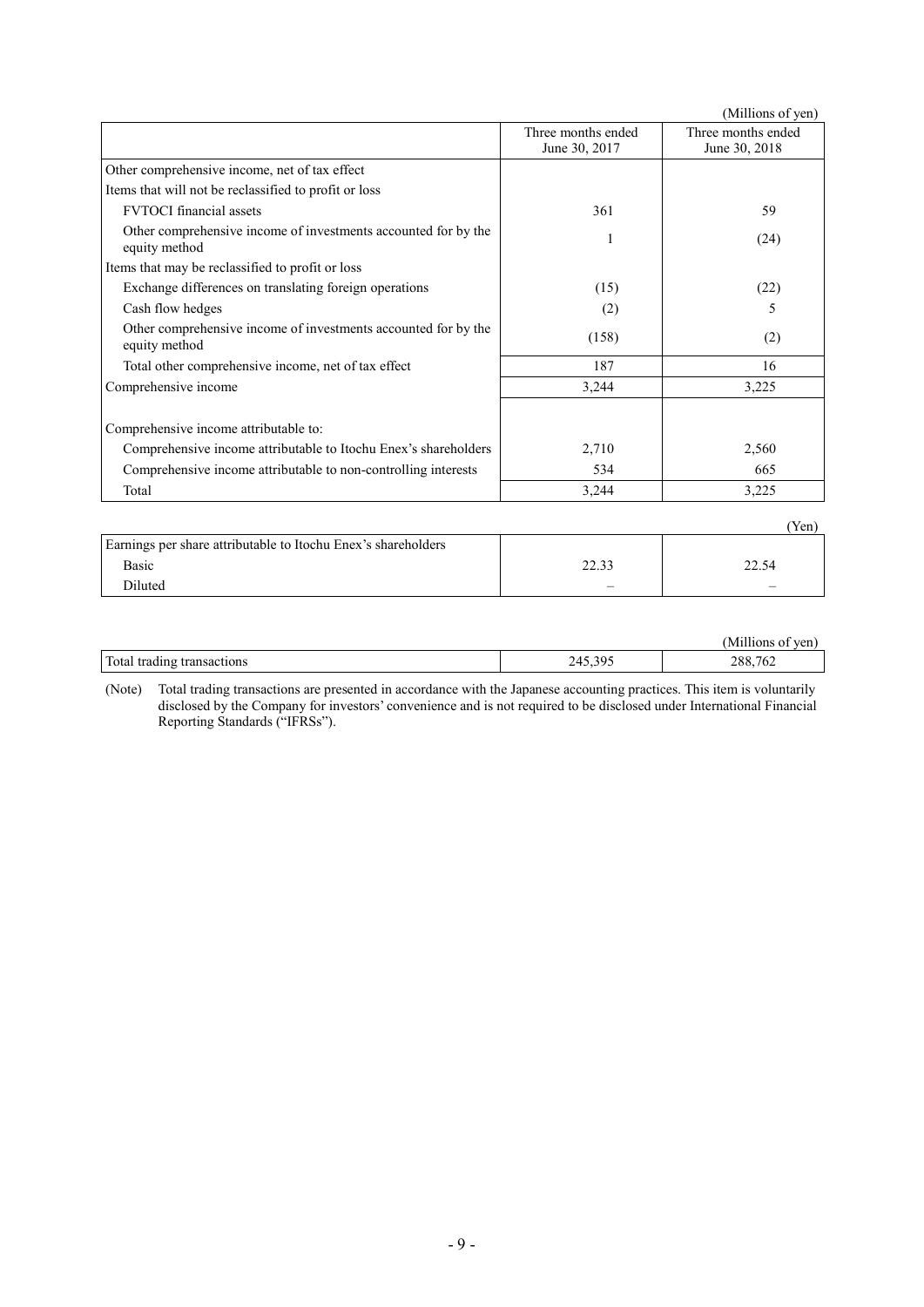# **(3) Condensed Quarterly Consolidated Statement of Changes in Equity**

| (Millions of yen)                                                        |                                     |                                     |  |  |  |  |
|--------------------------------------------------------------------------|-------------------------------------|-------------------------------------|--|--|--|--|
|                                                                          | Three months ended<br>June 30, 2017 | Three months ended<br>June 30, 2018 |  |  |  |  |
| Equity                                                                   |                                     |                                     |  |  |  |  |
| Common stock                                                             |                                     |                                     |  |  |  |  |
| Balance at the beginning of the period                                   | 19,878                              | 19,878                              |  |  |  |  |
| Balance at the end of the period                                         | 19,878                              | 19,878                              |  |  |  |  |
| Capital surplus                                                          |                                     |                                     |  |  |  |  |
| Balance at the beginning of the period                                   | 18,740                              | 18,892                              |  |  |  |  |
| Share-based payments                                                     |                                     | 3                                   |  |  |  |  |
| Balance at the end of the period                                         | 18,740                              | 18,895                              |  |  |  |  |
| Retained earnings                                                        |                                     |                                     |  |  |  |  |
| Balance at the beginning of the period                                   | 73,300                              | 80,352                              |  |  |  |  |
| Net profit attributable to Itochu Enex's shareholders                    | 2,523                               | 2,544                               |  |  |  |  |
| Transfer from other components of equity                                 |                                     | $\Omega$                            |  |  |  |  |
| Cash dividends paid to Itochu Enex's shareholders                        | (2,090)                             | (2,712)                             |  |  |  |  |
| Balance at the end of the period                                         | 73,732                              | 80,184                              |  |  |  |  |
| Other components of equity                                               |                                     |                                     |  |  |  |  |
| Balance at the beginning of the period                                   | (1,655)                             | (1,145)                             |  |  |  |  |
| Other comprehensive income attributable to Itochu Enex's<br>shareholders | 188                                 | 17                                  |  |  |  |  |
| Transfer to retained earnings                                            |                                     | (0)                                 |  |  |  |  |
| Balance at the end of the period                                         | (1, 467)                            | (1, 128)                            |  |  |  |  |
| Treasury stock                                                           |                                     |                                     |  |  |  |  |
| Balance at the beginning of the period                                   | (1,752)                             | (1, 873)                            |  |  |  |  |
| Purchase and disposal of treasury stock                                  | (0)                                 |                                     |  |  |  |  |
| Balance at the end of the period                                         | (1,752)                             | (1, 873)                            |  |  |  |  |
| Total shareholders' equity                                               | 109,131                             | 115,956                             |  |  |  |  |
| Non-controlling interests                                                |                                     |                                     |  |  |  |  |
| Balance at the beginning of the period                                   | 18,966                              | 20,961                              |  |  |  |  |
| Net profit attributable to non-controlling interests                     | 534                                 | 665                                 |  |  |  |  |
| Other comprehensive income attributable to non-controlling<br>interests  | $\mathbf{0}$                        | $\theta$                            |  |  |  |  |
| Cash dividends paid to non-controlling interests                         | (615)                               | (459)                               |  |  |  |  |
| Balance at the end of the period                                         | 18,884                              | 21,167                              |  |  |  |  |
| Total equity                                                             | 128,015                             | 137,123                             |  |  |  |  |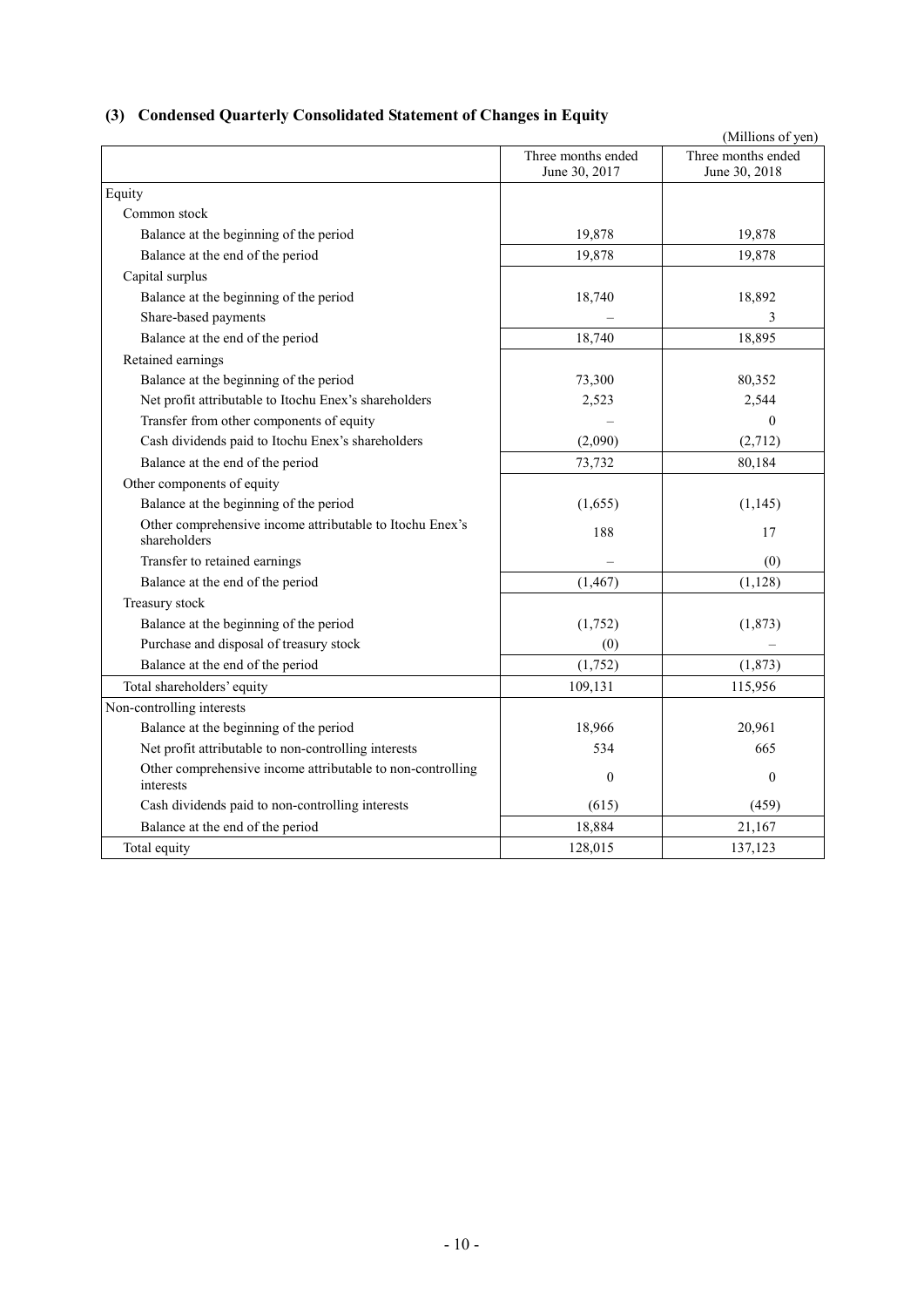# **(4) Condensed Quarterly Consolidated Statement of Cash Flows**

|                                                                                   |                                     | (Millions of yen)                   |
|-----------------------------------------------------------------------------------|-------------------------------------|-------------------------------------|
|                                                                                   | Three months ended<br>June 30, 2017 | Three months ended<br>June 30, 2018 |
| Cash flows from operating activities                                              |                                     |                                     |
| Profit before tax                                                                 | 4,591                               | 4,494                               |
| Depreciation and amortization                                                     | 2,728                               | 2,484                               |
| Loss from tangible assets, intangible assets and goodwill                         | 55                                  | 246                                 |
| Financial income and costs                                                        | $\overline{2}$                      | 63                                  |
| Share of loss (profit) of investments accounted for by the equity<br>method       | 71                                  | (619)                               |
| Decrease in trade receivables                                                     | 14,508                              | 10,743                              |
| Decrease in inventories                                                           | 3,289                               | 3,131                               |
| Decrease in trade payables                                                        | (18, 114)                           | (11, 351)                           |
| $Other-net$                                                                       | (3,397)                             | (2,530)                             |
| Dividends received                                                                | 499                                 | 267                                 |
| Interest received                                                                 | 11                                  | 16                                  |
| Interest expense                                                                  | (170)                               | (168)                               |
| Income taxes paid                                                                 | (5,944)                             | (3,629)                             |
| Net cash flows provided by (used in) operating activities                         | (1,871)                             | 3,147                               |
| Cash flows from investing activities                                              |                                     |                                     |
| Purchase of investments accounted for by the equity method                        | (468)                               | (244)                               |
| Purchase of investments                                                           | (189)                               | (1)                                 |
| Proceeds from sales of investments                                                | 11                                  | 4                                   |
| Acquisition of subsidiaries, net of cash acquired                                 | (1,288)                             |                                     |
| Payment for loans receivable                                                      | (55)                                | (134)                               |
| Collection of loans receivable                                                    | 102                                 | 150                                 |
| Payments for purchase of property, plant and equipment and<br>investment property | (4,192)                             | (3,103)                             |
| Proceeds from sales of property, plant and equipment and<br>investment property   | 665                                 | 349                                 |
| Purchase of intangible assets                                                     | (558)                               | (307)                               |
| Proceeds from sales of intangible assets                                          | 10                                  | 31                                  |
| Decrease in deposits paid – net                                                   | 3,000                               | 5,000                               |
| $Other-net$                                                                       | (505)                               | (191)                               |
| Net cash flows provided by (used in) investing activities                         | (3, 467)                            | 1,554                               |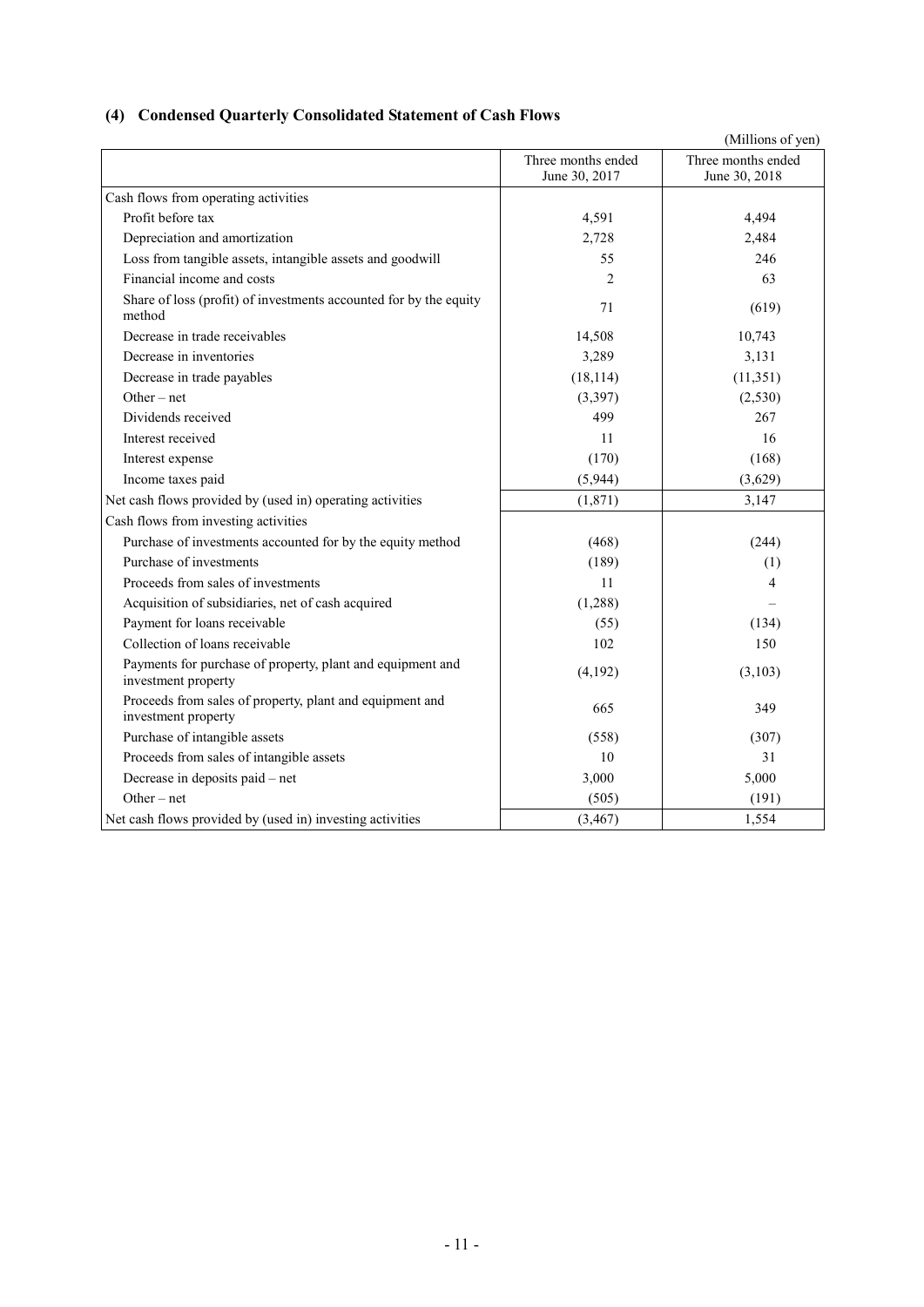(Millions of yen)

|                                                              | Three months ended<br>June 30, 2017 | Three months ended<br>June 30, 2018 |
|--------------------------------------------------------------|-------------------------------------|-------------------------------------|
| Cash flows from financing activities                         |                                     |                                     |
| Repayments of bonds and borrowings                           | (886)                               | (799)                               |
| Net increase (decrease) in short-term borrowings             | 1,648                               | (2,218)                             |
| Cash dividends paid to Itochu Enex's shareholders            | (2,090)                             | (2,712)                             |
| Cash dividends paid to non-controlling interests             | (615)                               | (459)                               |
| Other – net                                                  | (1)                                 |                                     |
| Net cash flows used in financing activities                  | (1,944)                             | (6,188)                             |
| Net decrease in cash and cash equivalents                    | (7,282)                             | (1,487)                             |
| Cash and cash equivalents at the beginning of the period     | 22,727                              | 22,573                              |
| Effect of exchange rate changes on cash and cash equivalents | (4)                                 | (2)                                 |
| Cash and cash equivalents at the end of the period           | 15,441                              | 21,084                              |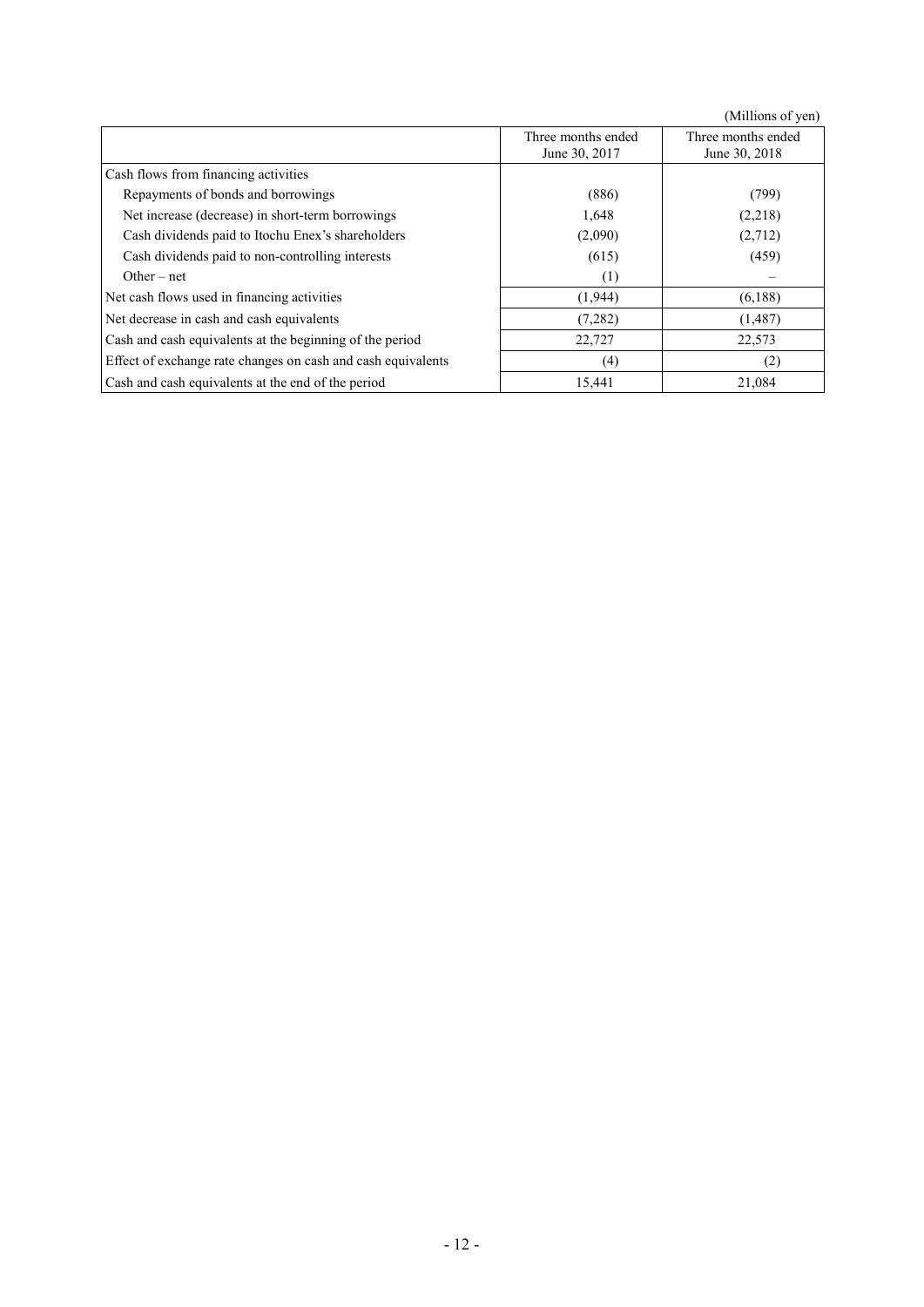### **(5) Notes on Uncertainties of Entity's Ability to Continue as Going Concern**

No items to report.

### **(6) Changes in accounting policies**

From the first quarter ended June 30, 2018, the following standards have been applied in accordance with transitional provision.

| Standard                      | Title                                    | Description of new/amended<br>standards or interpretations                                                                                                      |
|-------------------------------|------------------------------------------|-----------------------------------------------------------------------------------------------------------------------------------------------------------------|
| IFRS 9 (revised in July 2014) | <b>Financial Instruments</b>             | Limited amendments to the<br>classification and measurement<br>method for financial assets, and<br>introduction of the expected credit<br>loss impairment model |
| IFRS 15                       | Revenue from Contracts with<br>Customers | Establishment of accounting and<br>disclosure on revenue arising from<br>contracts with customers                                                               |

(IFRS 9 (revised in July 2014) "Financial Instruments")

The Group has adopted IFRS 9 (revised in July 2014) "Financial Instruments" effective from the first quarter ended June 30, 2018. However, there is no substantial effect on the Group.

(IFRS 15 "Revenue from Contracts with Customers")

The Group has adopted IFRS 15 "Revenue from Contracts with Customers" (issued in May 2014) and "Clarifications to IFRS 15" (issued in April 2016) (hereinafter, "IFRS 15" collectively), from the first quarter ended June 30, 2018. In line with the adoption of IFRS 15, the Group has recognized revenue at an amount reflecting consideration to which it expects to be entitled in exchange for goods or services transferred to the customer, based on the following five-step approach.

- Step 1: Identify the contract(s) with a customer
- Step 2: Identify the performance obligations in the contract
- Step 3: Determine the transaction price
- Step 4: Allocate the transaction price to the performance obligations in the contract
- Step 5: Recognize revenue when (or as) the entity satisfies a performance obligation

The Group is engaged in the sale of LP gas, gasoline, kerosene, diesel oil, fuel oil, asphalt, electricity, automobiles, and other goods. For the sale of these products, in recognizing revenue, the Group considers that a performance obligation is satisfied when the customer is deemed to obtain control of the product in light of contractual terms and conditions. In addition, revenue is recognized at the amount of consideration promised in the contract with the customer less discounts, rebates, returned goods, etc.

As a result of the review made based on this newly stipulated standard in line with the adoption of IFRS 15, the Group decided to change the method for revenue recognition of certain transactions on both an aggregate and net basis. Consequently, revenue and cost of sales each increased by ¥41,884 million in the condensed quarterly consolidated statement of comprehensive income for the three months ended June 30, 2018, compared with these items in the case where the previous accounting standard had been applied.

Other than this review, the adoption of this standard has no significant impact on the Group.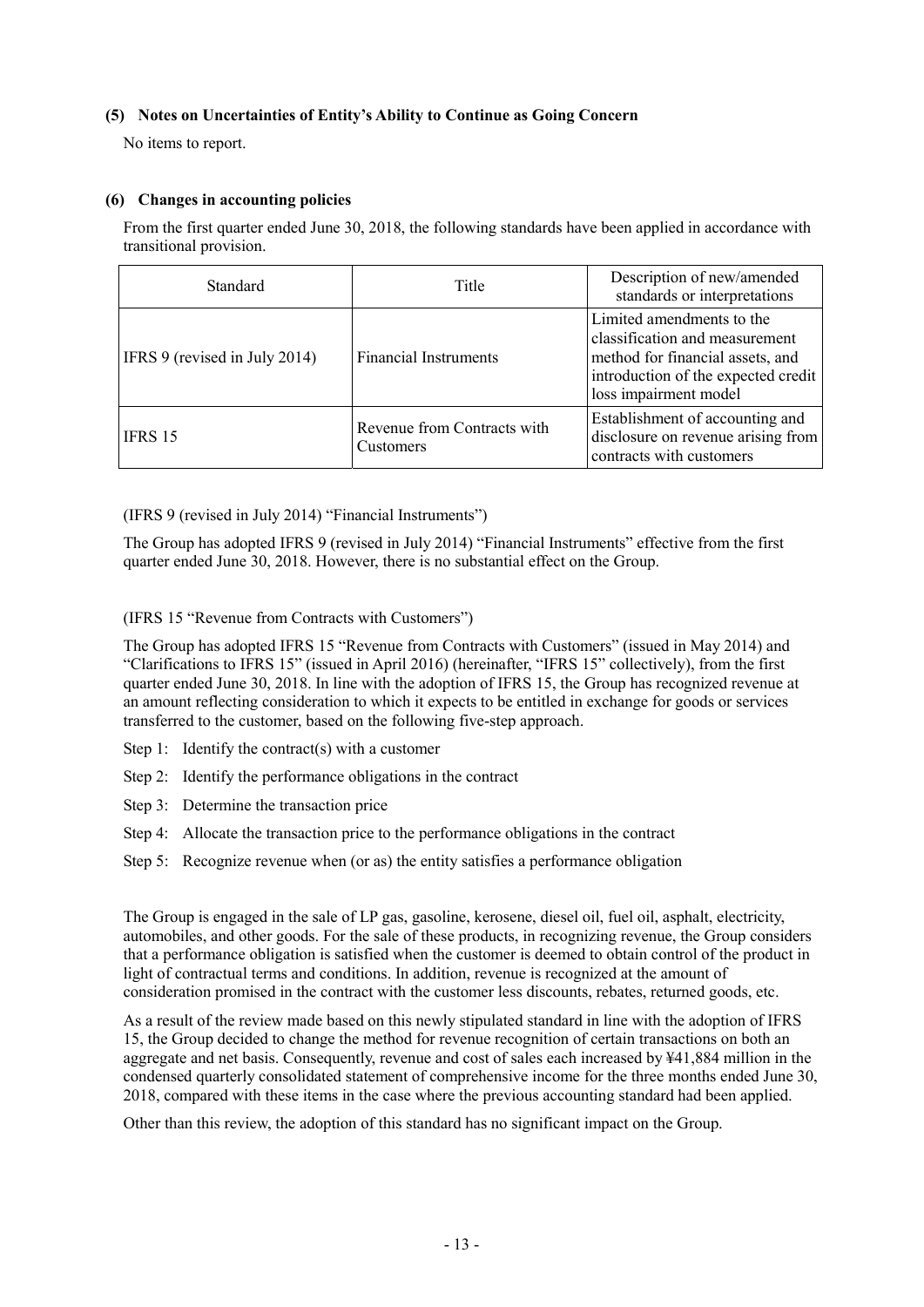#### **(7) Segment Information**

For the three months ended June 30, 2017

|                                                                |                       |                                               |                             |                             |         |                          | (Millions of yen) |
|----------------------------------------------------------------|-----------------------|-----------------------------------------------|-----------------------------|-----------------------------|---------|--------------------------|-------------------|
|                                                                |                       |                                               | Reportable segment          |                             |         |                          |                   |
|                                                                | Home-Life<br>Division | Life $\&$<br>Industrial<br>Energy<br>Division | Power & Utility<br>Division | Mobility Life<br>Department | Total   | Adjustment               | Consolidated      |
| Revenue                                                        |                       |                                               |                             |                             |         |                          |                   |
| Revenue from<br>external customers                             | 22,613                | 109,965                                       | 14,059                      | 25,821                      | 172,458 |                          | 172,458           |
| Intersegment revenue                                           | 29                    | 794                                           | 1,250                       | $\overline{\phantom{m}}$    | 2,073   | (2,073)                  |                   |
| Total revenue                                                  | 22,642                | 110,759                                       | 15,309                      | 25,821                      | 174,531 | (2,073)                  | 172,458           |
| Gross profit                                                   | 6,702                 | 8,351                                         | 2,803                       | 4,142                       | 21,998  | $\overline{\phantom{0}}$ | 21,998            |
| Profit from<br>operating activities                            | 761                   | 1,420                                         | 1,915                       | 289                         | 4,385   | 279                      | 4,664             |
| Profit before tax                                              | 882                   | 1,444                                         | 1,815                       | 197                         | 4,338   | 253                      | 4,591             |
| Net profit<br>attributable to<br>Itochu Enex's<br>shareholders | 382                   | 980                                           | 931                         | 45                          | 2,338   | 185                      | 2,523             |
| Other items                                                    |                       |                                               |                             |                             |         |                          |                   |
| Total assets                                                   | 60,411                | 116,201                                       | 74,667                      | 48,671                      | 299,950 | 19,403                   | 319,353           |
| Total trading<br>transactions                                  | 23,826                | 183,013                                       | 14,670                      | 23,886                      | 245,395 |                          | 245,395           |

(Note) Intersegment transactions have been decided by reference to the market price.

The adjustment of ¥185 million to net profit attributable to Itochu Enex's shareholders represents corporate profit (loss) not allocated to reportable segments.

The adjustment of ¥19,403 million to total assets represents corporate assets not allocated to reportable segments. Total trading transactions are unaudited items voluntarily disclosed by the Company and represent the amount of sales in accordance with Japanese accounting practices.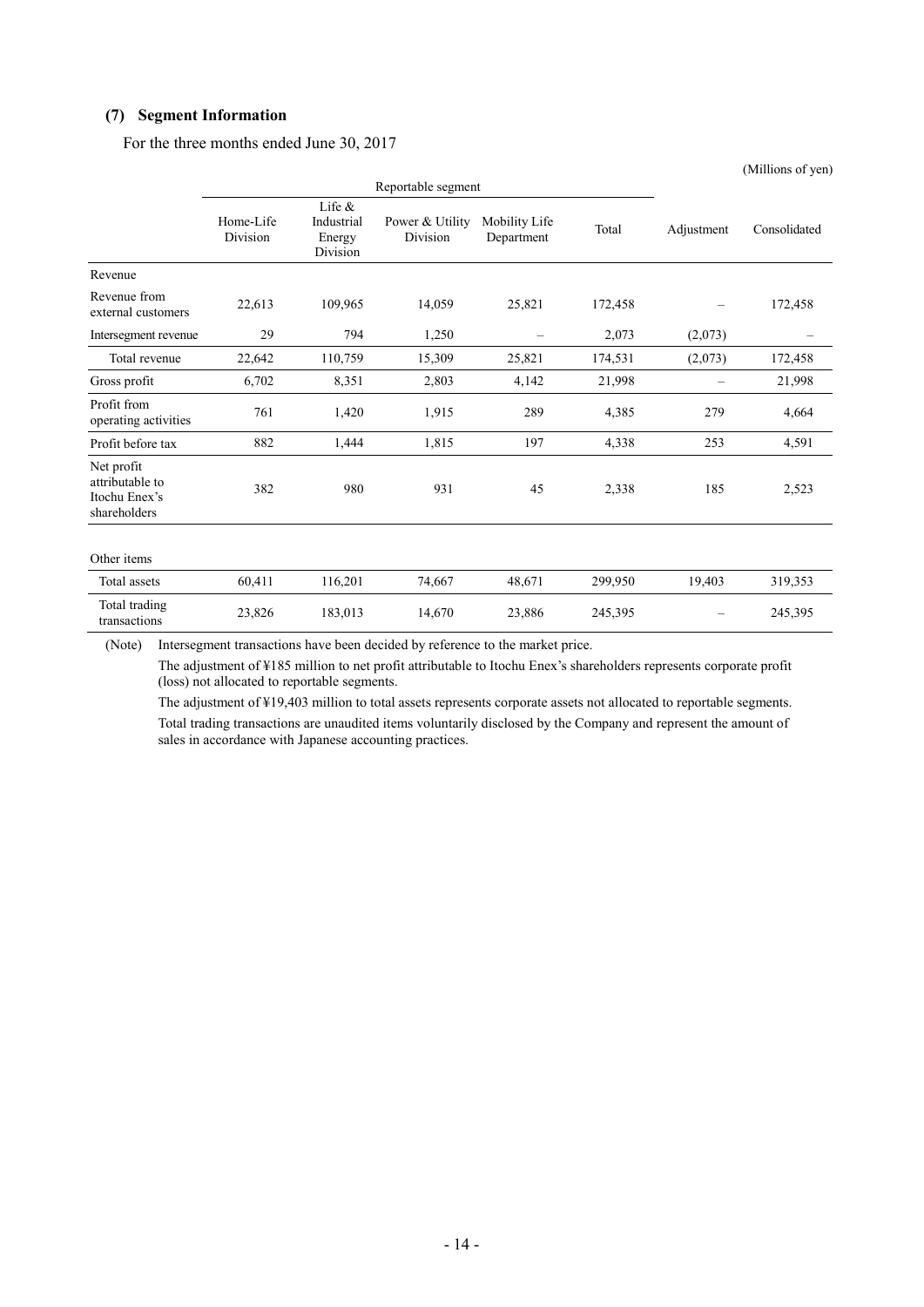#### For the three months ended June 30, 2018

|                                                                |                       |                                               |                             |                             |         |                   | (Millions of yen) |
|----------------------------------------------------------------|-----------------------|-----------------------------------------------|-----------------------------|-----------------------------|---------|-------------------|-------------------|
|                                                                |                       |                                               | Reportable segment          |                             |         |                   |                   |
|                                                                | Home-Life<br>Division | Life $\&$<br>Industrial<br>Energy<br>Division | Power & Utility<br>Division | Mobility Life<br>Department | Total   | Adjustment        | Consolidated      |
| Revenue                                                        |                       |                                               |                             |                             |         |                   |                   |
| Revenue from<br>external customers                             | 22,112                | 159,106                                       | 17,807                      | 27,276                      | 226,301 | $\qquad \qquad -$ | 226,301           |
| Intersegment revenue                                           | 42                    | 764                                           | 1,407                       | $\overline{\phantom{m}}$    | 2,213   | (2,213)           |                   |
| Total revenue                                                  | 22,154                | 159,870                                       | 19,214                      | 27,276                      | 228,514 | (2,213)           | 226,301           |
| Gross profit                                                   | 5,595                 | 7,732                                         | 2,520                       | 4,251                       | 20,098  | $\equiv$          | 20,098            |
| Profit from<br>operating activities                            | 775                   | 1,084                                         | 1,459                       | 326                         | 3,644   | 294               | 3,938             |
| Profit before tax                                              | 1,130                 | 1,122                                         | 1,608                       | 366                         | 4,226   | 268               | 4,494             |
| Net profit<br>attributable to<br>Itochu Enex's<br>shareholders | 545                   | 772                                           | 831                         | 147                         | 2,295   | 249               | 2,544             |
| Other items                                                    |                       |                                               |                             |                             |         |                   |                   |
| Total assets                                                   | 60,943                | 140,331                                       | 81,288                      | 53,026                      | 335,588 | 28,609            | 364,197           |
| Total trading<br>transactions                                  | 24,565                | 220,893                                       | 18,476                      | 24,828                      | 288,762 |                   | 288,762           |

(Note) Intersegment transactions have been decided by reference to the market price.

The adjustment of ¥249 million to net profit attributable to Itochu Enex's shareholders represents corporate profit (loss) not allocated to reportable segments.

The adjustment of ¥28,609 million to total assets represents corporate assets not allocated to reportable segments. Total trading transactions are unaudited items voluntarily disclosed by the Company and represent the amount of sales in accordance with Japanese accounting practices.

#### As of March 31, 2018

|              |                       |                                               |                             |                             |         |            | (Millions of yen) |
|--------------|-----------------------|-----------------------------------------------|-----------------------------|-----------------------------|---------|------------|-------------------|
|              |                       |                                               | Reportable segment          |                             |         |            |                   |
|              | Home-Life<br>Division | Life $\&$<br>Industrial<br>Energy<br>Division | Power & Utility<br>Division | Mobility Life<br>Department | Total   | Adjustment | Consolidated      |
| Total assets | 66.843                | 145.108                                       | 80.189                      | 63,896                      | 356,036 | 26.585     | 382,621           |

(Note) The adjustment of ¥26,585 million to total assets represents corporate assets not allocated to reportable segments.

#### Change in reportable segments

In the first quarter ended June 30, 2018, the now former Life Energy & Logistics Division and Industrial Energy  $\&$  Logistics Division were integrated to form the newly established Life  $\&$  Industrial Energy Division, while the Mobility Life Department was newly established.

In line with this, the classification of reportable segments has been changed from the previous Home-Life Division, Power & Utility Division, Life Energy & Logistics Division and Industrial Energy & Logistics Division to the Home-Life Division, Life & Industrial Energy Division, Power & Utility Division and Mobility Life Department from the first quarter ended June 30, 2018.

Furthermore, in conjunction with the absorption-type merger of TOHOKU TANKU SHOUKAI CO., LTD., which was a subsidiary of the Company, by ITOCHU ENEX HOME-LIFE TOHOKU CO., LTD., a subsidiary of the Company, the Group reviewed the management classification and changed the method to include the business of TOHOKU TANKU SHOUKAI CO., LTD., which was previously included in the